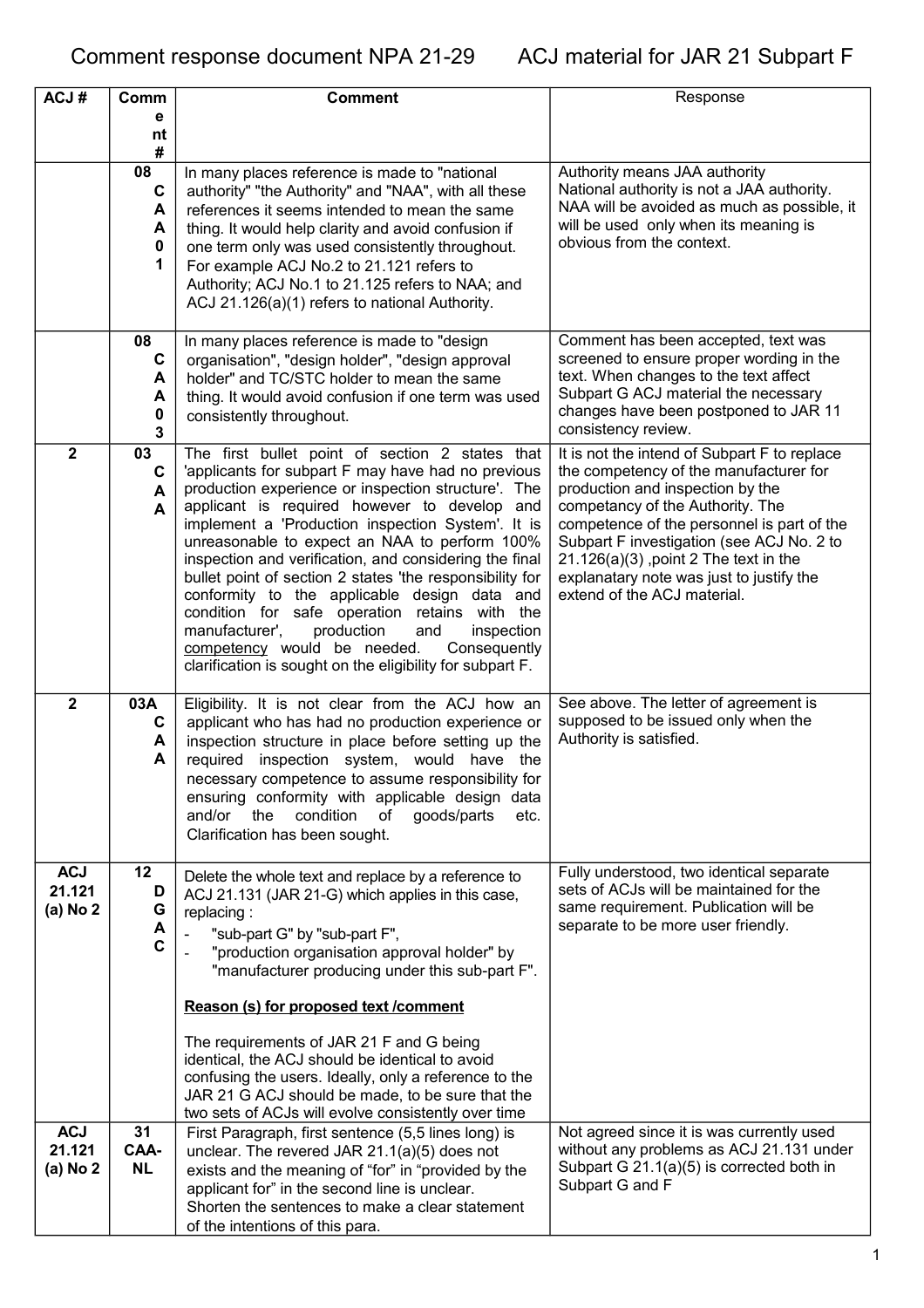| <b>ACJ</b><br>21.121<br>(b)(1) | 10<br><b>LBA</b>       | <b>PROPOSED TEXT/COMMENT:</b><br>The following terms should be defined more clearly:<br>- no flow production<br>- simple technology<br>- "crafted" product<br>very small organisation<br>Reason(s) for proposed text/comment:<br>To classify these terms in relation to the application<br>of Subpart G, taking into account the<br>standardisation objective for the application of<br>Subpart F within the JAA.                                                                                                                                                                                                                                                                                                                                                                                                                                                                                                                                                                                                                                                                                                                                                                                                                                                                                                                                                                                                                                                                                                                                                                                                                                | The comment has been accepted and new<br>wording to clarify the intended scope of<br>activity was added.<br>"crafted" has been taken out since its intent<br>was already covered by the other bullets.                                                                                                                                                                                                                                               |
|--------------------------------|------------------------|--------------------------------------------------------------------------------------------------------------------------------------------------------------------------------------------------------------------------------------------------------------------------------------------------------------------------------------------------------------------------------------------------------------------------------------------------------------------------------------------------------------------------------------------------------------------------------------------------------------------------------------------------------------------------------------------------------------------------------------------------------------------------------------------------------------------------------------------------------------------------------------------------------------------------------------------------------------------------------------------------------------------------------------------------------------------------------------------------------------------------------------------------------------------------------------------------------------------------------------------------------------------------------------------------------------------------------------------------------------------------------------------------------------------------------------------------------------------------------------------------------------------------------------------------------------------------------------------------------------------------------------------------|------------------------------------------------------------------------------------------------------------------------------------------------------------------------------------------------------------------------------------------------------------------------------------------------------------------------------------------------------------------------------------------------------------------------------------------------------|
| <b>ACJ</b><br>21.121<br>(b)(1) | 13<br>D<br>G<br>A<br>C | $\mathbf{1}$<br>Modify text as indicated below (deleted text-<br>erossed out, added text underlined):<br>The issue of an letter of agreement of production<br>under this Subpart F may be agreed<br>Delete the whole text of the bullet numbered 1<br>$\overline{2}$<br>and replace by a reference to ACJ 21.133 (a)<br>(JAR 21-G) which applies in this case, replacing:<br>"sub-part G" by "sub-part F",<br>"production organisation approval holder" by<br>"manufacturer producing under this sub-part<br>F".<br>3<br>Modify text as indicated below (deleted text-<br>erossed out, added text underlined):<br>In making this determination the Authority will<br>may take into account, among other, one or a<br>combination of the following parameters:<br>very small organisation,<br>temporary authorisation,<br>production without quality management system.<br>Reason (s) for proposed text / comment<br>for consistency in the rest of these ACJ, the<br>1<br>"letter of agreement of production" should be<br>introduced here,<br>the eligibility of JAR 21 F being exactly the same<br>2<br>as in JAR 21 G, the ACJ should be identical to<br>avoid confusing the users. Ideally, only a<br>reference to the JAR 21 G ACJ should be made,<br>to be sure that the two sets of ACJs will evolve<br>consistently over time,<br>JAR 21-F being used when JAR 21-G cannot be<br>3<br>(for many different reasons) a maximum of<br>flexibility should be left to the NAA to decide<br>when JAR 21-F is appropriate, In addition, the<br>main reasons for applying JAR 21-F have been<br>left out (temporary authorisation and production | 1 accepted<br>2 Not accepted, for two reasons. It is too<br>complicated to make references only to<br>specific parts of an ACJ to Subpart G.<br>In addition Subpart G and Subpart F cannot<br>be considered to cover the same<br>manufacturing environment.<br>3 mostly accepted: temporary authorisation<br>is covered by ACJ21.121(b)(2); production<br>without quality mangement system is now<br>explained as reason to decide for Subpart<br>F. |
| <b>ACJ</b>                     | 32                     | without quality management system)<br>2 In making this determination the Authority will                                                                                                                                                                                                                                                                                                                                                                                                                                                                                                                                                                                                                                                                                                                                                                                                                                                                                                                                                                                                                                                                                                                                                                                                                                                                                                                                                                                                                                                                                                                                                          | Partially accepted, "crafted" product has                                                                                                                                                                                                                                                                                                                                                                                                            |
| 21.121<br>(b)(1)               | CAA-<br>N<br>L         | take into account one or a combination of<br>paramaters such as the following:<br>Third bullet: What is the meaning of a "crafted"<br>product? Does this come anywhere near a real<br>product?<br>The original sentence suggests that these                                                                                                                                                                                                                                                                                                                                                                                                                                                                                                                                                                                                                                                                                                                                                                                                                                                                                                                                                                                                                                                                                                                                                                                                                                                                                                                                                                                                      | been deleted see comment LBA 10.<br>Amateur built aircraft must be considered to<br>fall outside the JAR 21                                                                                                                                                                                                                                                                                                                                          |
|                                |                        | parameters are the only parameters, and does not<br>leave any room for alternative considerations.                                                                                                                                                                                                                                                                                                                                                                                                                                                                                                                                                                                                                                                                                                                                                                                                                                                                                                                                                                                                                                                                                                                                                                                                                                                                                                                                                                                                                                                                                                                                               |                                                                                                                                                                                                                                                                                                                                                                                                                                                      |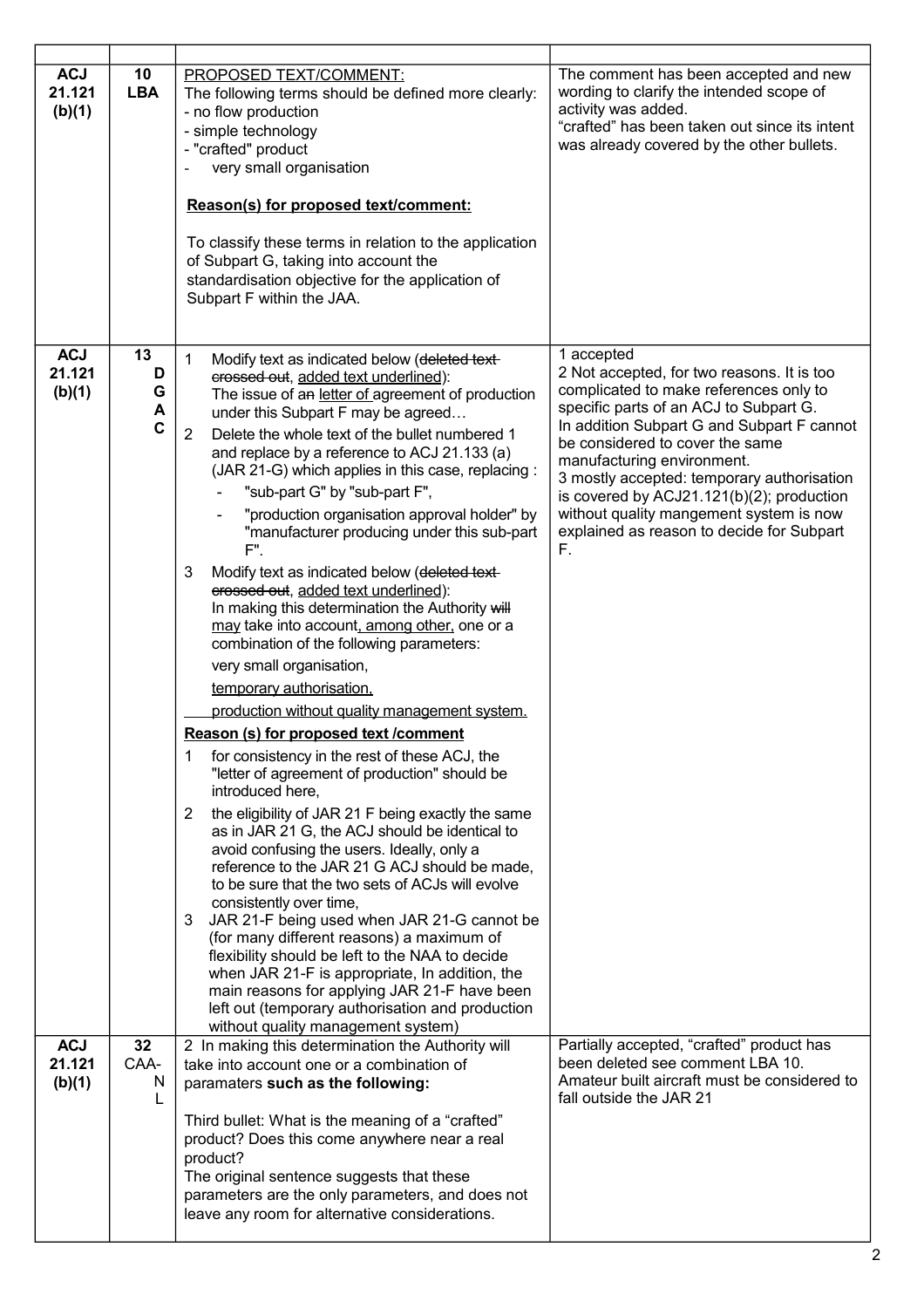|                                |                                       | In the case of a crafted product is a real product, we<br>think that a Subpart G production approval is<br>necessary, for an amateurbuild aircraft or other nitty<br>gritty parts the current ACJ material to Subpart F is<br>a tremendous overkill.                                                                                                                                                                                                                                                                                                                                                                                                                                                                    |                                                                                                                                                                    |
|--------------------------------|---------------------------------------|-------------------------------------------------------------------------------------------------------------------------------------------------------------------------------------------------------------------------------------------------------------------------------------------------------------------------------------------------------------------------------------------------------------------------------------------------------------------------------------------------------------------------------------------------------------------------------------------------------------------------------------------------------------------------------------------------------------------------|--------------------------------------------------------------------------------------------------------------------------------------------------------------------|
| <b>ACJ</b><br>21.121<br>(b)(2) | 08<br>C<br>A<br>A<br>0<br>4           | ACJ 21.121(b)(2) 1st paragraph change to read '<br>Subpart G, i.e. a transient phase to establish the<br>necessary document quality system a transient, the<br>Authority may'.'                                                                                                                                                                                                                                                                                                                                                                                                                                                                                                                                         | Text improved                                                                                                                                                      |
| <b>ACJ</b><br>21.121<br>(b)(2) | 14<br>D<br>G<br>A<br>C                | Modify text as indicated below (deleted text crossed-<br>out, added text underlined):<br>a transient phase the Authority may agree to use<br>Subpart F for a limited period (recommended-<br>maximum period of one year).<br>Reason (s) for proposed text /comment<br>It does not seems suitable to recommend a<br>maximum duration. JAR 21-F should be flexible. It<br>should be left to the Authority to decide what is the<br>most appropriate duration. Any recommendation for a<br>maximum duration, if necessary, should be<br>introduced in joint implementation procedures and not<br>in the JAR itself.<br>A better way to limit the use of JAR 21-F is to<br>introduce a termination date (Cf. comment on ACJ | Accepted, JIPs will be modified accordingly                                                                                                                        |
| <b>ACJ</b><br>21.121<br>(b)(2) | 33<br>CAA<br><b>NL</b>                | $n^{\circ}$ 2 to 21.125)<br>1. Second line first paragraph: the necessary<br>documented quality<br>2. The note unnecessarily emphasises on JTSO<br>and JPA, this is also the case for products.                                                                                                                                                                                                                                                                                                                                                                                                                                                                                                                         | 1 accepted and corrected.<br>2 accepted text changed. Changes to<br>Suppart O and P still to be processed.                                                         |
| <b>ACJ</b><br>21.122           | 08<br>C<br>A<br>А<br>0<br>5           | ACJ 21.122 last paragraph. Change TC/STS/JTSO<br>to TC/STC/JTSO.                                                                                                                                                                                                                                                                                                                                                                                                                                                                                                                                                                                                                                                        | Accepted                                                                                                                                                           |
| <b>ACJ</b><br>21.122           |                                       |                                                                                                                                                                                                                                                                                                                                                                                                                                                                                                                                                                                                                                                                                                                         |                                                                                                                                                                    |
| <b>ACJ</b><br>21.122           | 08<br>$\mathbf c$<br>А<br>A<br>0<br>6 | ACJ 21.122 last paragraph, last sentence. 'The<br>acknowledgement_should                                                                                                                                                                                                                                                                                                                                                                                                                                                                                                                                                                                                                                                | agreed                                                                                                                                                             |
| <b>ACJ</b><br>21.122           | 15<br>D<br>G<br>A<br>C                | Delete the whole text and replace by a reference to<br>ACJ 21.133 (b) (JAR 21-G) which applies in this case,<br>replacing:<br>"sub-part G" by "sub-part F",<br>"production organisation approval holder" by<br>"manufacturer producing under this sub-part F".<br>Reason (s) for proposed text /comment<br>The requirements of JAR 21 F and G being identical<br>on the links with the design approval holder, the<br>ACJ should be identical to avoid confusing the<br>users. Ideally, only a reference to the JAR 21 G ACJ<br>should be made, to be sure that the two sets of                                                                                                                                         | Fully understood, two identical separate<br>sets of ACJs will be maintained for the<br>same requirement. Publication will be<br>separate to be more user friendly. |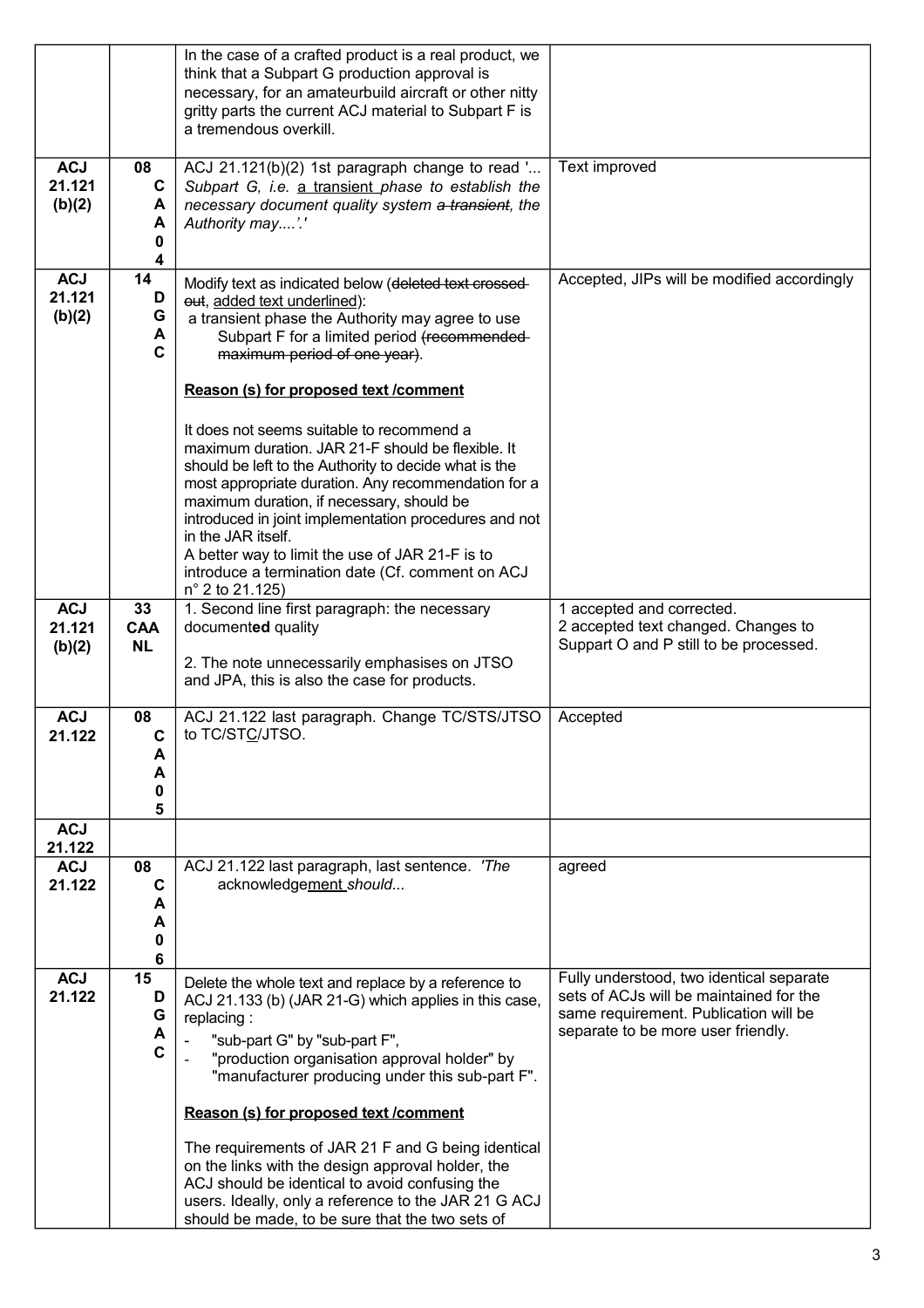|                                                |                       | ACJs will evolve consistently over time.                                                                                                                                                                                                                                                                                                                                                                                                                                                                                                                                                                                                                                                                                                                                                                                                                                                                                                                |                                                                                                                                                                                                                                                                                                                                                         |
|------------------------------------------------|-----------------------|---------------------------------------------------------------------------------------------------------------------------------------------------------------------------------------------------------------------------------------------------------------------------------------------------------------------------------------------------------------------------------------------------------------------------------------------------------------------------------------------------------------------------------------------------------------------------------------------------------------------------------------------------------------------------------------------------------------------------------------------------------------------------------------------------------------------------------------------------------------------------------------------------------------------------------------------------------|---------------------------------------------------------------------------------------------------------------------------------------------------------------------------------------------------------------------------------------------------------------------------------------------------------------------------------------------------------|
| <b>ACJ</b><br>34<br>21.122<br>CAA<br><b>NL</b> |                       | 1: Better to speak of the manufacturer in par 4 and<br>6, namely the manufacturer under subpart F                                                                                                                                                                                                                                                                                                                                                                                                                                                                                                                                                                                                                                                                                                                                                                                                                                                       | 1 accepted<br>2 accepted                                                                                                                                                                                                                                                                                                                                |
|                                                |                       | 2. Add new para "9: The identification of responsible<br>person who controls the above."<br>2. To bring this ACJ in line with ACJ 21.133(b).                                                                                                                                                                                                                                                                                                                                                                                                                                                                                                                                                                                                                                                                                                                                                                                                            |                                                                                                                                                                                                                                                                                                                                                         |
| <b>ACJ</b><br>08<br>21.124                     | C<br>А<br>А<br>0<br>7 | ACJ 21.124 Title has incorrect reference. Should<br>read 'See JAR 21.124'                                                                                                                                                                                                                                                                                                                                                                                                                                                                                                                                                                                                                                                                                                                                                                                                                                                                               | corrected                                                                                                                                                                                                                                                                                                                                               |
| 16<br><b>ACJ</b><br>21.124                     | D<br>G<br>A<br>C      | $\mathbf{1}$<br>Delete the reference to form 60 in the first<br>sentence and recommend the use of a modified<br>form 50 (deleted text crossed out, added text<br>underlined):<br>JAA Form 60 An application form should be<br>obtained from the Authority and completed by the<br>applicant.<br>Modify form 50 adding a third box on the top right<br>2<br>corner: "application for a letter of agreement of<br>production"<br>this paragraph should be "acceptable means of<br>3<br>compliance", not "interpretative material"<br>Reason (s) for proposed text /comment<br>For simplicity and consistency, when possible,<br>existing JAR 21-G forms should be used. The<br>number of JAA forms should be limited.<br>In this case, form 50 only requires a minimal<br>modification, and, in the interim period while it is<br>being modified, a standard form 50 may be used<br>specifying: "application for a letter of agreement of<br>production". | Understood, but changing Form 50 at the<br>present stage may create an additional<br>burden. It is not forbidden for a NAA to<br>make a combination of Form 50 and 60 as<br>long as the intention of the Forms<br>themselves is retained.<br>3 Understood kept as is for consistency with<br>Subpart G will be part of the JAR 11<br>consistency review |
| ACJ<br>08<br>21.124<br>(b)                     | C<br>А<br>A<br>0<br>8 | ACJ 21.124(b) 1st sentence. Change to read 'In At<br>this early stage not provision of the complete<br>Manual is not necessary                                                                                                                                                                                                                                                                                                                                                                                                                                                                                                                                                                                                                                                                                                                                                                                                                          | Accepted                                                                                                                                                                                                                                                                                                                                                |
| 17<br><b>ACJ</b><br>21.124<br>(b)              | D<br>G<br>A<br>C      | $\mathbf{1}$<br>Modify text as indicated below (deleted text-<br>erossed out, added text underlined) :<br>Table of Contents of the Manual<br>1<br>2<br>Description of items to be manufactured<br>(including quantities /deliveries)<br>List of possible suppliers<br>3<br>General description of facilities<br>4<br>General description of production means<br>5<br>6<br>Human resources<br>list of existing inspection system documents<br>or procedures<br>this paragraph should be "acceptable means of<br>2<br>compliance", not "interpretative material"<br>Reason (s) for proposed text /comment<br>The additions are necessary to have a better<br>knowledge of the company and of suitability of JAR<br>21-F with their application. In particular, the                                                                                                                                                                                        | 1.2 accepted<br>1.7 accepted under content of the manual<br>2 Understood kept as is for consistency with<br>Subpart G will be part of the JAR 11<br>consistency review                                                                                                                                                                                  |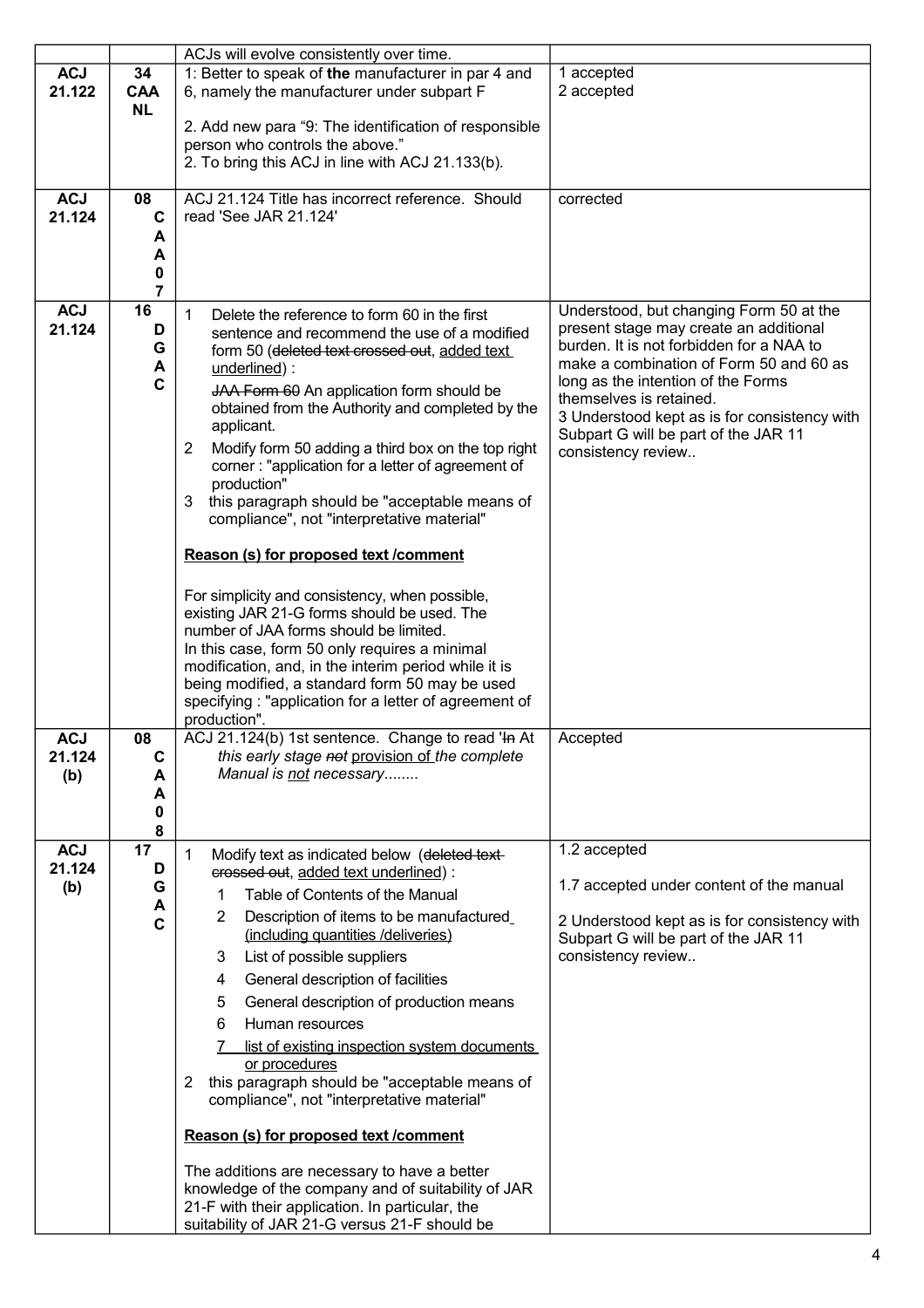|                 |                         | studied.                                                                                                    |                                                            |
|-----------------|-------------------------|-------------------------------------------------------------------------------------------------------------|------------------------------------------------------------|
| <b>ACJ</b>      | 35                      | Add an number 7: General description of processes                                                           | Understood but considered covered by 5                     |
| 21.124          | <b>CAA</b><br><b>NL</b> | used in manufacturing                                                                                       |                                                            |
| (b)             |                         | To give a general insight in this stage of the<br>application.                                              |                                                            |
| <b>ACJ</b>      | 08                      | ACJ 21.125(a) Last bullet point. Change as follows                                                          | Agreed                                                     |
| 21.125          | C                       | " but due regard allowance may be make made                                                                 |                                                            |
| (a)             | A                       | for further testing                                                                                         |                                                            |
|                 | A<br>0                  |                                                                                                             |                                                            |
|                 | 9                       |                                                                                                             |                                                            |
| <b>ACJ</b>      | 20                      | Text is OK as guidance material, but does not seem                                                          | Understood, will be renumbered to ACJ No2                  |
| 21.125          | D                       | to relate to 21.125. Would be better located as<br>an ACJ to 21.126                                         | to 21.125(b) which introduces the<br>requirement for test. |
| (a)             | G<br>A                  |                                                                                                             |                                                            |
|                 | $\mathbf c$             |                                                                                                             |                                                            |
| <b>ACJ</b>      | 21                      | Modify text as indicated below (deleted text crossed-                                                       | Accepted, text changed                                     |
| 21.125          | D<br>G                  | eut, added text underlined) :                                                                               |                                                            |
| (b)             | A                       | The manual referred in JAR 21.125(b) should<br>include, at least the following items. The order of          |                                                            |
|                 | C                       | exposition may be different :                                                                               |                                                            |
|                 |                         |                                                                                                             |                                                            |
|                 |                         | Reason (s) for proposed text /comment                                                                       |                                                            |
|                 |                         | The order of the list does not appear to follow any                                                         |                                                            |
|                 |                         | standard. It is therefore proposed to allow for a                                                           |                                                            |
| <b>ACJ</b>      | 18                      | different order of the chapters in the manual.                                                              | 1 Partially accepted because the purpose of                |
| 21.125          | D                       | 1<br>Modify text as indicated below (deleted text-<br>erossed out, added text underlined) :                 | this ACJ is to provide interpretative material             |
| No1             | G                       | Individual means that each part number or type of                                                           | for the meaning for individual.                            |
|                 | A                       | item (i.e. product, part or appliance) to be                                                                | 2 Not accepted see above                                   |
|                 | C                       | produced should be specifically referenced in a                                                             |                                                            |
|                 |                         | letter of agreement from the NAA, either directly<br>or through a list. More than one part number or        |                                                            |
|                 |                         | type of item may be referenced in such a letter.                                                            |                                                            |
|                 |                         | The letter will also specify the total number of                                                            |                                                            |
|                 |                         | items covered by the agreement.<br>2 this paragraph should be "acceptable means of                          |                                                            |
|                 |                         | compliance", not "interpretative material"                                                                  |                                                            |
|                 |                         |                                                                                                             |                                                            |
|                 |                         | Reason (s) for proposed text /comment                                                                       |                                                            |
|                 |                         | The letter of agreement of production should not be                                                         |                                                            |
|                 |                         | re-issued with any change of the "capability list" of the<br>manufacturer. When applicable, it is therefore |                                                            |
|                 |                         | suitable that all P/N are contained in a "capability list",                                                 |                                                            |
|                 |                         | quoted in the letter of agreement, but not on the letter                                                    |                                                            |
|                 |                         | itself.<br>For the same reason, it does not seem practical to                                               |                                                            |
|                 |                         | limit the use of JAR 21-F to a given number of                                                              |                                                            |
|                 |                         | items, and certainly not on a mandatory basis (the                                                          |                                                            |
|                 |                         | letter will also specify"). A time limitation seems                                                         |                                                            |
|                 |                         | more appropriate (See comment on ACJ n° 2 to<br>21.125).                                                    |                                                            |
| <b>ACJ</b>      | 19                      | Modify text as indicated below:                                                                             | Accepted                                                   |
| 21.125          | D                       | It should be understood that a letter of agreement                                                          |                                                            |
| No <sub>2</sub> | G<br>A                  | remains valid only while the production                                                                     |                                                            |
|                 | C                       | arrangements as described in the manual and<br>accepted by the Authority at the time of the                 |                                                            |
|                 |                         | issue of the letter of agreement remain                                                                     |                                                            |
|                 |                         | unchanged. In addition, the NAA may specify a                                                               |                                                            |
|                 |                         | termination date.                                                                                           |                                                            |
|                 |                         | There is a need to introduce a flexible time limitation                                                     |                                                            |
|                 |                         | for the use of JAR 21-F (Cf. Comments on ACJ                                                                |                                                            |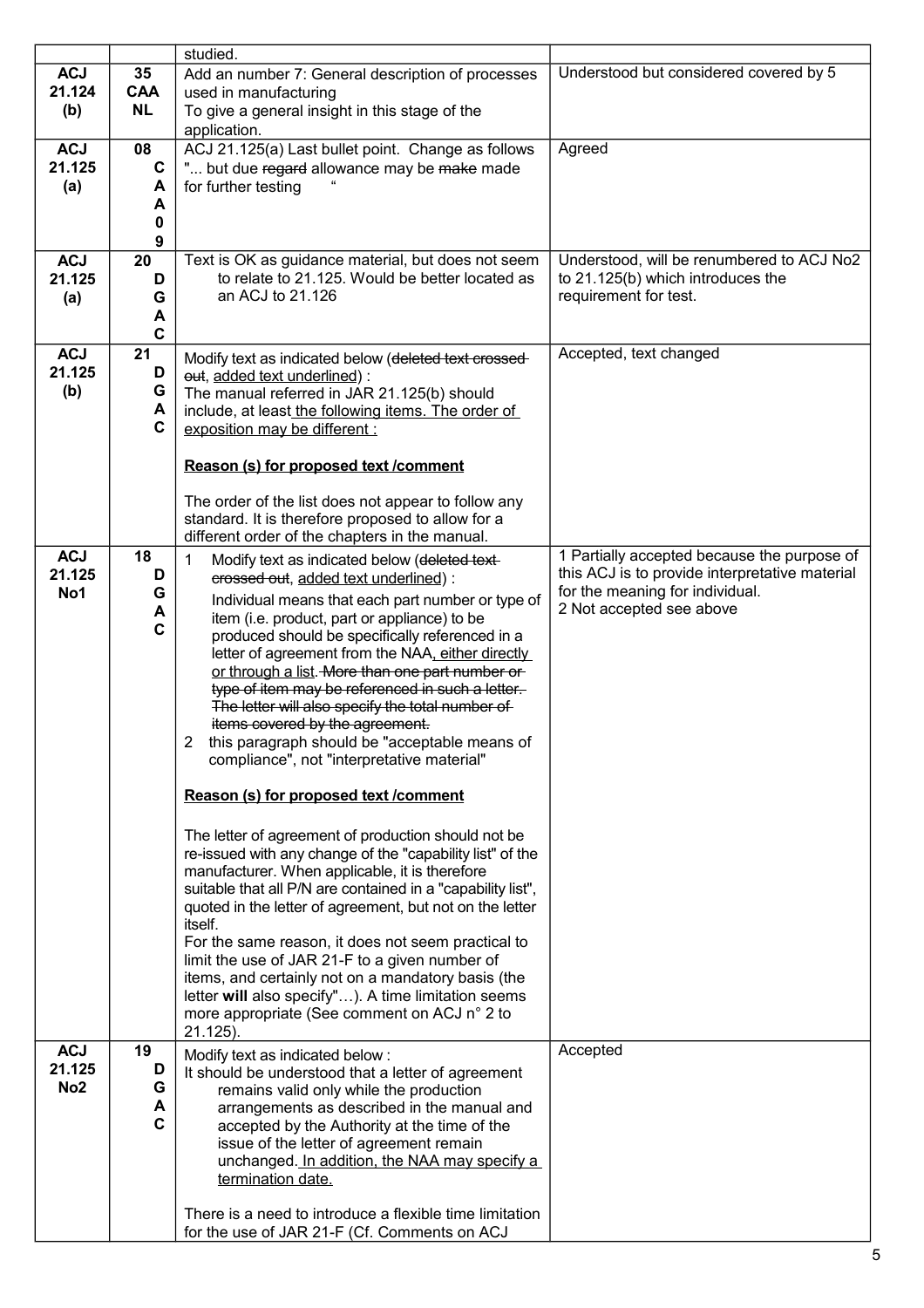|                                         |                                | 21.121 (b) (2) and on ACJ n° 1 to 21.125).                                                                                                                                                                                                                                                                                                                                                                                                                                                                                                |                                                                                                                                                     |
|-----------------------------------------|--------------------------------|-------------------------------------------------------------------------------------------------------------------------------------------------------------------------------------------------------------------------------------------------------------------------------------------------------------------------------------------------------------------------------------------------------------------------------------------------------------------------------------------------------------------------------------------|-----------------------------------------------------------------------------------------------------------------------------------------------------|
| <b>ACJ</b><br>21.125<br>No <sub>3</sub> | <b>19A</b><br>D<br>G<br>A<br>C | Add the following text in an ACJ n° 3 to 21.125 :<br>The letter of agreement of production should<br>allocate an agreement reference number to the<br>manufacturer for the purpose of completing<br>forms 52 and forms 1 according to ACJ n° 1<br>and 2 to JAR 21.130 (b) respectively.                                                                                                                                                                                                                                                   | Understood, this is considered JIPs material<br>and will be taken into account in relation to<br>the final decision concerning comment<br>number 29 |
|                                         |                                | Reason (s) for proposed text /comment                                                                                                                                                                                                                                                                                                                                                                                                                                                                                                     |                                                                                                                                                     |
|                                         |                                | There is a strong need to identify, by a reference<br>1<br>number, at national and JAA level after<br>standardisation, the holder of a letter of<br>agreement of production, in particular for the<br>identification of forms 52 and forms 1.<br>2 A separate ACJ is proposed for the sake of<br>clarity and to avoid mixing different topics in the<br>same ACJ.                                                                                                                                                                         |                                                                                                                                                     |
| <b>ACJ</b>                              | 08                             | ACJ 21.126(a)(1) paragraph 5 uses "national                                                                                                                                                                                                                                                                                                                                                                                                                                                                                               | Understood from a general point of view. In                                                                                                         |
| 21.126                                  | C                              | authority" and "foreign authority" to mean the same<br>thing. It would avoid confusion if one term was used                                                                                                                                                                                                                                                                                                                                                                                                                               | this context there is no risk of confusion. At<br>present text unchanged for consistency with                                                       |
| (a)(1)                                  | A<br>A                         | consistently throughout.                                                                                                                                                                                                                                                                                                                                                                                                                                                                                                                  | Subpart G.                                                                                                                                          |
|                                         | 0                              |                                                                                                                                                                                                                                                                                                                                                                                                                                                                                                                                           |                                                                                                                                                     |
| <b>ACJ</b>                              | $\mathbf{2}$<br>22             |                                                                                                                                                                                                                                                                                                                                                                                                                                                                                                                                           | Not accepted, the most of the material is                                                                                                           |
| 21.126                                  | D                              | Delete the paragraphs ACJ 21.126 (a) (1) to ACJ<br>21.126 (b) (6) and publish them elsewhere as                                                                                                                                                                                                                                                                                                                                                                                                                                           | equivalent to the Subpart G ACJ material.                                                                                                           |
| (a)(1)                                  | G                              | technical guidance material or similar.                                                                                                                                                                                                                                                                                                                                                                                                                                                                                                   | To facilitate transition from Subpart F to                                                                                                          |
| to                                      | A                              |                                                                                                                                                                                                                                                                                                                                                                                                                                                                                                                                           | Subpart G a new ACJ to 21.126 permits the<br>use of Subpart G ACJ to comply with                                                                    |
| <b>ACJ</b><br>21.126                    | $\mathbf c$                    | Reason (s) for proposed text /comment                                                                                                                                                                                                                                                                                                                                                                                                                                                                                                     | Subpart F                                                                                                                                           |
| (b)(6)                                  |                                | Although interesting technical material, the level of                                                                                                                                                                                                                                                                                                                                                                                                                                                                                     |                                                                                                                                                     |
|                                         |                                | detail provided in the above referenced sections is<br>not consistent with the one of an ACJ and with all<br>the ACJ's of JAR 21. This applies in particular to the<br>ACJ's to JAR 21-G. In addition, publishing such a<br>high level of detail in an ACJ may turn information<br>material into prescriptions. Furthermore, this<br>publication may also hinder the natural evolution of<br>industry towards better and more up-to-date quality<br>management methods, such as those described in<br>recognised international standards. |                                                                                                                                                     |
| <b>ACJ</b><br>21.126                    | 08<br>C                        | ACJ 21.126(a)(2) 1st paragraph. The intent of the<br>words ' that the accompanying documentation is                                                                                                                                                                                                                                                                                                                                                                                                                                       | Accepted for improvement of wording                                                                                                                 |
| (a)(2)                                  | A                              | that prescribed and that the state of configuration                                                                                                                                                                                                                                                                                                                                                                                                                                                                                       |                                                                                                                                                     |
|                                         | A                              | and of conservation is that laid down' is not clear.                                                                                                                                                                                                                                                                                                                                                                                                                                                                                      |                                                                                                                                                     |
|                                         | 1<br>0                         | If the intended meaning is that on delivery, incoming                                                                                                                                                                                                                                                                                                                                                                                                                                                                                     |                                                                                                                                                     |
|                                         |                                | parts and materials should have the correct<br>accompanying documentation and that the                                                                                                                                                                                                                                                                                                                                                                                                                                                    |                                                                                                                                                     |
|                                         |                                | configuration and condition of the parts or materials                                                                                                                                                                                                                                                                                                                                                                                                                                                                                     |                                                                                                                                                     |
|                                         |                                | complies with that documentation, then the following<br>words are suggested. ' that the incoming parts                                                                                                                                                                                                                                                                                                                                                                                                                                    |                                                                                                                                                     |
|                                         |                                | and materials have the appropriate and correct                                                                                                                                                                                                                                                                                                                                                                                                                                                                                            |                                                                                                                                                     |
|                                         |                                | accompanying documentation and that the                                                                                                                                                                                                                                                                                                                                                                                                                                                                                                   |                                                                                                                                                     |
|                                         |                                | configuration and condition of the parts or materials<br>is as laid down in that documentation'.                                                                                                                                                                                                                                                                                                                                                                                                                                          |                                                                                                                                                     |
|                                         |                                |                                                                                                                                                                                                                                                                                                                                                                                                                                                                                                                                           |                                                                                                                                                     |
| <b>ACJ</b>                              | 36                             | Move all text after "All parts and materials coming                                                                                                                                                                                                                                                                                                                                                                                                                                                                                       | Understood but the text is unchanged. The                                                                                                           |
| 21.126                                  | C                              | from external parties should be identified." To a new<br>ACJ 21.126 (a)(1). Incoming parts and material                                                                                                                                                                                                                                                                                                                                                                                                                                   | two concerned ACJ's are closely related.<br>ACJ 21.126 (a) $(1)$ was developped to                                                                  |
| (a)(2)                                  | A<br>A                         | inspection.                                                                                                                                                                                                                                                                                                                                                                                                                                                                                                                               | provide general information on the control of                                                                                                       |
|                                         | N                              | JAR 21.126(a)(2) only deals with identification, JAR                                                                                                                                                                                                                                                                                                                                                                                                                                                                                      | supplied parts. ACJ 21.126 (a)(2) is                                                                                                                |
|                                         |                                | 21.126(a)(1) deals with inspection.                                                                                                                                                                                                                                                                                                                                                                                                                                                                                                       | explaining what activity is behind the<br>identification of the incoming parts                                                                      |
| <b>ACJ</b><br>21.126                    | 08<br>C                        | ACJ No. 1 to 21.126(a)(3) 1st paragraph. Change<br>to read "It is the responsibility of.:"                                                                                                                                                                                                                                                                                                                                                                                                                                                | Accepted                                                                                                                                            |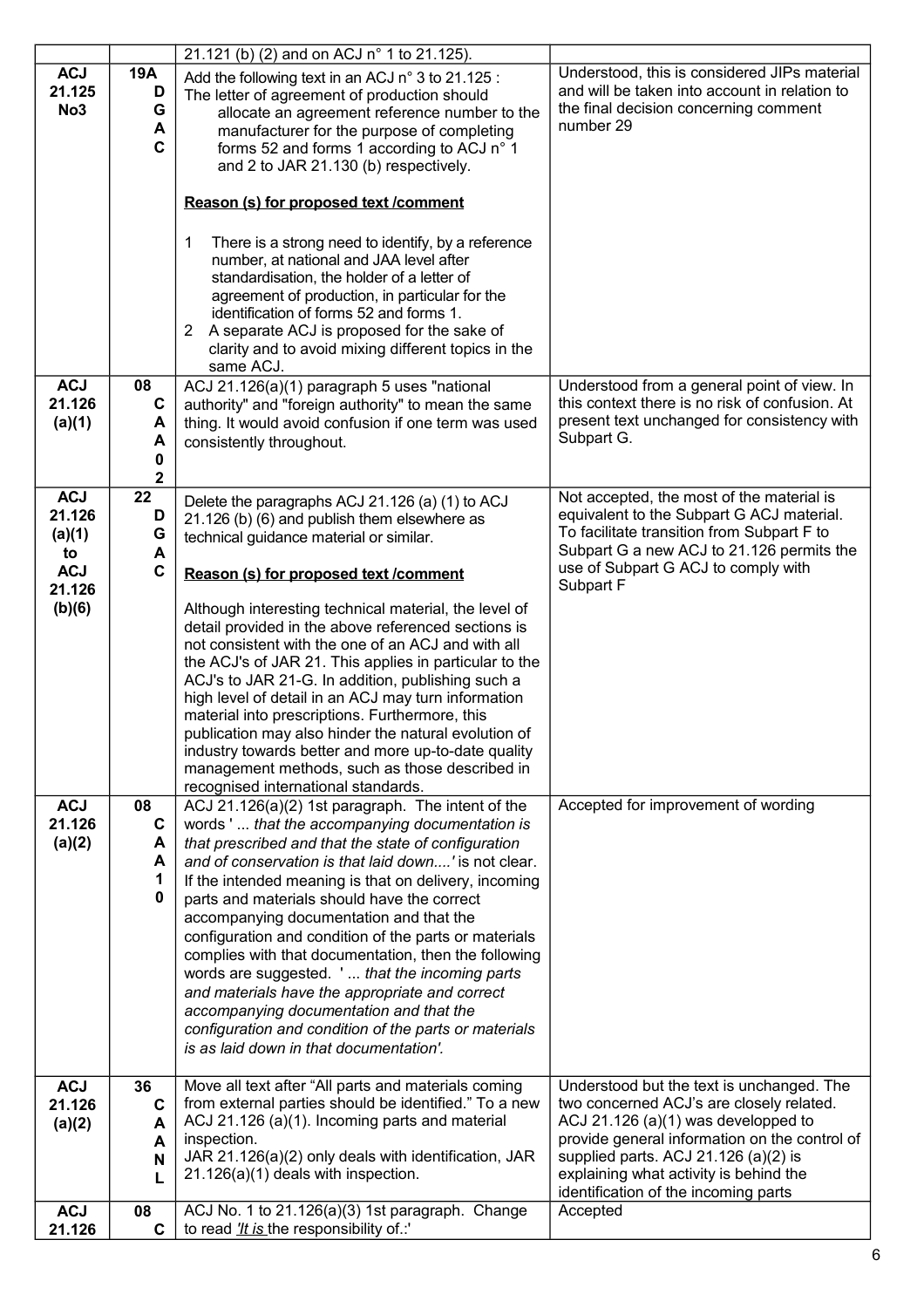| (a)(3)<br>No1             | A<br>А               |                                                                                                              |                                                            |
|---------------------------|----------------------|--------------------------------------------------------------------------------------------------------------|------------------------------------------------------------|
|                           | 1                    |                                                                                                              |                                                            |
| <b>ACJ</b>                | 1<br>08              | ACJ No.2 to 21.126(a)(3) Paragraph 2. Change f.e                                                             | Accepted                                                   |
| 21.126                    | $\mathbf c$          | to e.g.                                                                                                      |                                                            |
| (a)(3)<br>No <sub>2</sub> | A<br>A               |                                                                                                              |                                                            |
|                           | 1                    |                                                                                                              |                                                            |
| <b>ACJ</b>                | $\overline{2}$<br>08 | ACJ No.2 to 21.126(a)(3) Paragraph 4. Should read                                                            | Accepted                                                   |
| 21.126                    | $\mathbf c$          | 'tasks'                                                                                                      |                                                            |
| (a)(3)                    | A                    |                                                                                                              |                                                            |
| No <sub>2</sub>           | A<br>1               |                                                                                                              |                                                            |
|                           | $\mathbf{3}$         |                                                                                                              |                                                            |
| <b>ACJ</b><br>21.126      | 08<br>C              | ACJ 21.126(a)(4) Paragraph 1.' the right correct<br>transcription'                                           | Accepted                                                   |
| (a)(4)                    | A                    |                                                                                                              |                                                            |
|                           | A<br>1               |                                                                                                              |                                                            |
|                           | 4                    |                                                                                                              |                                                            |
| <b>ACJ</b><br>21.126      | 08<br>C              | ACJ 21.126(a)(4) Paragraph 2. Last sentence                                                                  | Partially accepted plurial is not in line with<br>the rule |
| (a)(4)                    | A                    | ' part or appliance for the purposes of stating the<br>conditions for safe operation and for issuing a'      |                                                            |
|                           | A                    |                                                                                                              |                                                            |
|                           | 1<br>5               |                                                                                                              |                                                            |
| <b>ACJ</b>                | 08                   | ACJ 21.126(b)(1). In addition to a previous editorial                                                        | Accepted                                                   |
| 21.126<br>(b)(1)          | C<br>A               | comment correcting the title reference to this<br>this ACJ<br>also<br>refers<br>paragraph,<br>to<br>the      |                                                            |
|                           | A                    | "responsibility" of the Production Inspection System.                                                        |                                                            |
|                           | 1<br>6               | This is wrong, since people are given responsibility,<br>not systems. Instead it would be better to say "The |                                                            |
|                           |                      | purpose of the Production Inspection System is                                                               |                                                            |
|                           |                      | to "                                                                                                         |                                                            |
| <b>ACJ</b>                | 08                   | ACJ 21.126(b)(1). Last paragraph. Change as                                                                  | Accepted                                                   |
| 21.126<br>(b)(1)          | C<br>A               | follows " if damaged, they could compromise'                                                                 |                                                            |
|                           | A                    |                                                                                                              |                                                            |
|                           | 1<br>7               |                                                                                                              |                                                            |
| <b>ACJ</b>                | 08                   | ACJ 21.126(b)(1) Incorrect title reference.<br>'See                                                          | Accepted                                                   |
| 21.126                    | C                    | JAR 21.126 $(a)(4)(b)(1)$ .                                                                                  |                                                            |
| (b)(1)                    | A<br>A               |                                                                                                              |                                                            |
|                           | 1                    |                                                                                                              |                                                            |
| <b>ACJ</b>                | 8<br>08              | ACJ 21.126(b)(1) 1st Paragraph. ' suitable points                                                            | Accepted                                                   |
| 21.126                    | $\mathbf c$          | in-during production'                                                                                        |                                                            |
| (b)(1)                    | A<br>A               |                                                                                                              |                                                            |
|                           | 1                    |                                                                                                              |                                                            |
| <b>ACJ</b>                | 9<br>08              | ACJ 21.126(b)(1) Last paragraph. '  damaged,                                                                 | Accepted                                                   |
| 21.126                    | C                    | they could                                                                                                   |                                                            |
| (b)(1)                    | A<br>A               |                                                                                                              |                                                            |
|                           | $\mathbf 2$          |                                                                                                              |                                                            |
| <b>ACJ</b>                | 0<br>08              | ACJ 21.126(b)(4) second paragraph. ' or parts                                                                | Accepted                                                   |
| 21.126                    | C                    | should                                                                                                       |                                                            |
| (b)(4)                    | A                    |                                                                                                              |                                                            |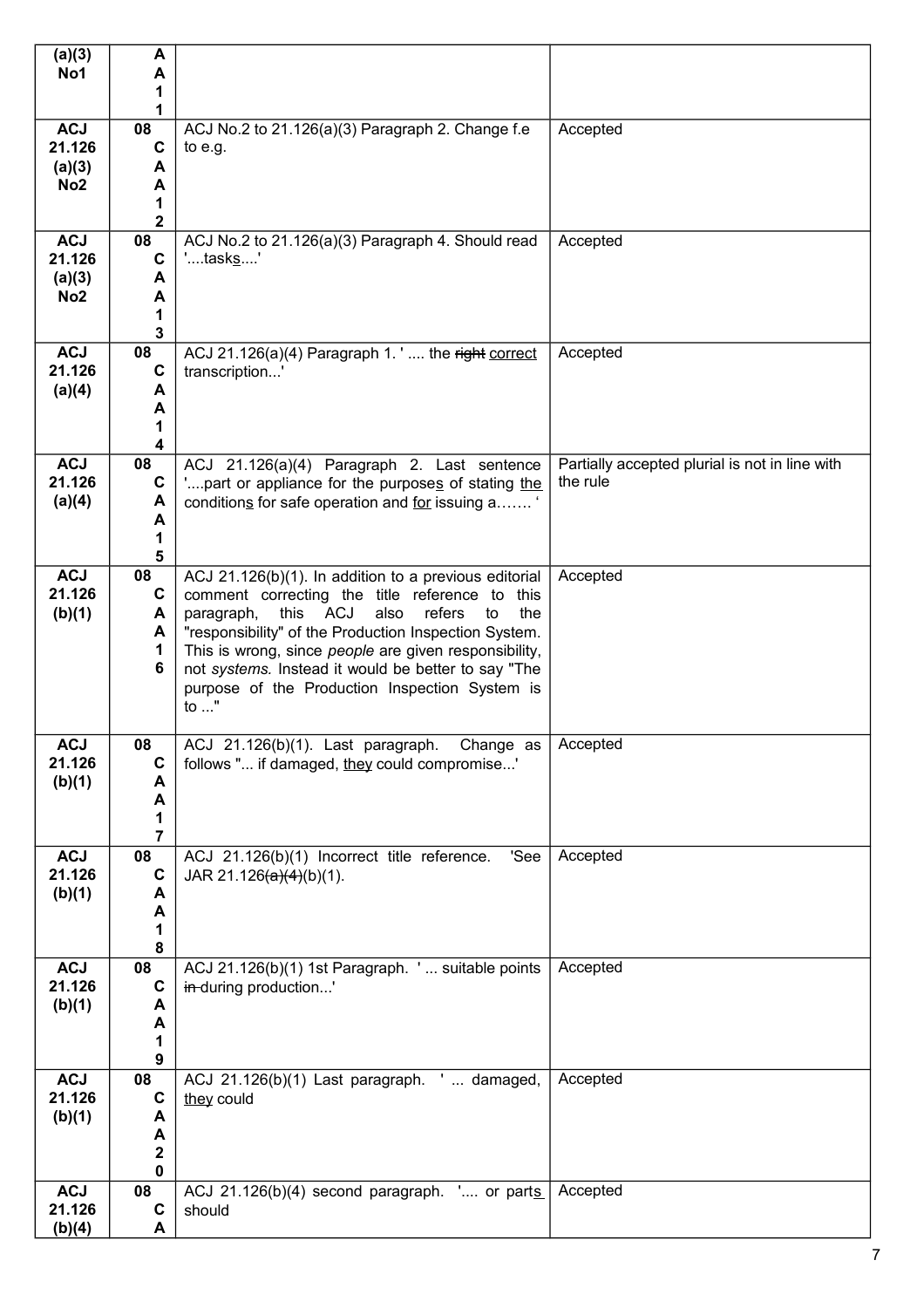|                                                    | A<br>2<br>1                                        |                                                                                                                                                                                                                                                                                                                                                                                                                                                                 |                                                                                                                                                                                                                                                                                                                        |
|----------------------------------------------------|----------------------------------------------------|-----------------------------------------------------------------------------------------------------------------------------------------------------------------------------------------------------------------------------------------------------------------------------------------------------------------------------------------------------------------------------------------------------------------------------------------------------------------|------------------------------------------------------------------------------------------------------------------------------------------------------------------------------------------------------------------------------------------------------------------------------------------------------------------------|
| <b>ACJ</b><br>21.126<br>(b)(5)                     | 08<br>$\mathbf c$<br>A<br>A<br>2<br>$\overline{2}$ | ACJ 21.126(b)(5) Paragraph 1. Should read 'The<br>procedure should permit to record the recording of<br>any deviation, its presentation to present it to the<br>Design Holder JAR 21.122 and to record the<br>recording of the results of the review<br>and<br>subsequent<br>actions<br>taken<br>consequently<br>as<br>regards"                                                                                                                                 | Accepted                                                                                                                                                                                                                                                                                                               |
| <b>ACJ</b><br>21.127                               | 04<br>C<br>A<br>A                                  | Most of the ACJs are procedural. However, JAR<br>21.127 Tests: aircraft, calls up specific flight tests<br>and there is surely a need for further guidance to<br>this requirement. The CAA would like an assurance<br>that an ACJ 21.127 will be developed in the near<br>future. CAA would also wish to be involved in any<br>study groups developing this ACJ material, and the<br>development process.                                                       | Agreed, wording to identify responsibility<br>with design organisation has been added.<br>The functional test issue for all products will<br>be addressed at CST level with the proposal<br>to establish an Ad-hoc working group<br>covering the issue for both Subpart F and G                                        |
| <b>ACJ</b><br>21.128<br>No1                        | 08<br>$\mathbf c$<br>A<br>A<br>2<br>3              | ACJ No. 1 to 21.128 second bullet point. Delete the<br>symbol '-' in front of both occurrences of the word<br>'thrust'.                                                                                                                                                                                                                                                                                                                                         | Accepted                                                                                                                                                                                                                                                                                                               |
| <b>ACJ</b><br>21.128<br>No1<br>and 2               | 23<br>D<br>G<br>A<br>C                             | Propose to delete paragraph<br>The functional tests required for an engine or<br>propeller release are determined by the holder of the<br>design approval for such products. The description<br>and approval of these tests is covered by the design<br>approval of these products, which is not addressed by<br>JAR 21-F.<br>As a consequence, these requirements are ill<br>placed and should be deleted.                                                     | Understood but not accepted, change to the<br>text made to introduce reference to design<br>organisation and increase flexibility.<br>However the functional test issue for<br>products will be addressed at CST level with<br>the proposal to establish an Ad-hoc working<br>group.                                   |
| <b>ACJ</b><br>21.128<br>No1<br>and 2<br><b>ACJ</b> | 23<br>D<br>G<br>A<br>C<br>08                       | Propose to delete paragraph<br>The functional tests required for an engine or<br>propeller release are determined by the holder of the<br>design approval for such products. The description<br>and approval of these tests is covered by the design<br>approval of these products, which is not addressed by<br>JAR 21-F.<br>As a consequence, these requirements are ill<br>placed and should be deleted.<br>ACJ No.3 to 21.129(c). Bullet point 7. Change to | Understood but not accepted, change to the<br>text made to introduce reference to design<br>organisation and increase flexibility.<br>However the functional test issue for<br>products will be addressed at CST level with<br>the proposal to establish an Ad-hoc working<br>group.<br>Understood. Minor comment text |
| 21.129(<br>C)                                      | C<br>A<br>A<br>2<br>4                              | read 'A record  airworthiness.<br>These for example could be furnishing or BFE<br>items'                                                                                                                                                                                                                                                                                                                                                                        | unchanged for consistency with Subpart G                                                                                                                                                                                                                                                                               |
| <b>ACJ</b><br>21.128<br>No <sub>3</sub>            | 24<br>D<br>G<br>A<br>$\mathbf c$                   | Propose to delete paragraph<br>The level of detail of this ACJ is inconsistent with<br>the level of detail of JAR 21-G ACJ's. Furthermore,<br>it is unnecessarily prescriptive and possibly against<br>present and future technical state of the art. This<br>applies in particular to the recommendation of<br>"internal inspections of engines".                                                                                                              | Understood but not accepted, change to the<br>text made to introduce reference to design<br>organisation and increase flexibility.<br>However the functional test issue for<br>products will be addressed at CST level with<br>the proposal to establish an Ad-hoc working<br>group.                                   |
| <b>ACJ</b><br>21.129<br>(c) No2                    | 25<br>D<br>G<br>A                                  | Delete the whole text and replace by a reference to<br>ACJ $n^{\circ}$ 2 to 21.165 (c) (JAR 21-G) which applies in<br>this case, replacing:<br>"sub-part G" by "sub-part F",                                                                                                                                                                                                                                                                                    | Fully understood, two identical separate<br>sets of ACJs will be maintained for the<br>same requirement. Publication will be<br>separate to be more user friendly.                                                                                                                                                     |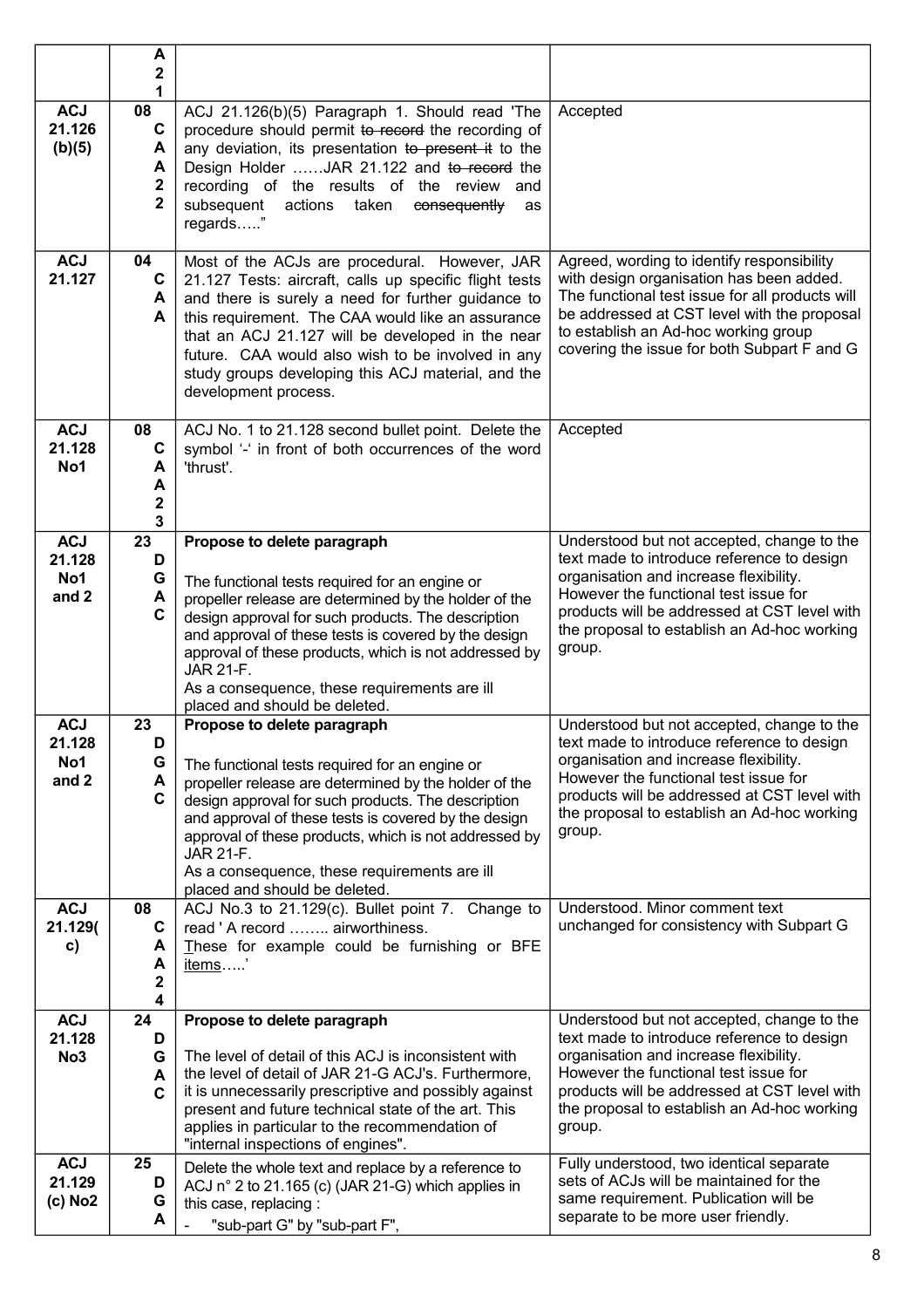|                                   | $\mathbf c$                      | "production organisation approval holder" by<br>"manufacturer producing under this sub-part F".                                                                                                                                                                                                                                                                                                                                                                                                                                                                                                                                                                                                                                                                                                                                                                                                                                                                                                                                                                                                                                                                                                                 |                                                                                                                                                                                                                                                                                                                                                                                                              |
|-----------------------------------|----------------------------------|-----------------------------------------------------------------------------------------------------------------------------------------------------------------------------------------------------------------------------------------------------------------------------------------------------------------------------------------------------------------------------------------------------------------------------------------------------------------------------------------------------------------------------------------------------------------------------------------------------------------------------------------------------------------------------------------------------------------------------------------------------------------------------------------------------------------------------------------------------------------------------------------------------------------------------------------------------------------------------------------------------------------------------------------------------------------------------------------------------------------------------------------------------------------------------------------------------------------|--------------------------------------------------------------------------------------------------------------------------------------------------------------------------------------------------------------------------------------------------------------------------------------------------------------------------------------------------------------------------------------------------------------|
|                                   |                                  | Reason (s) for proposed text /comment                                                                                                                                                                                                                                                                                                                                                                                                                                                                                                                                                                                                                                                                                                                                                                                                                                                                                                                                                                                                                                                                                                                                                                           |                                                                                                                                                                                                                                                                                                                                                                                                              |
|                                   |                                  | The requirements of JAR 21 F and G being<br>identical, the ACJ should be identical to avoid<br>confusing the users. Ideally, only a reference to the<br>JAR 21 G ACJ should be made, to be sure that the<br>two sets of ACJs will evolve consistently over time.                                                                                                                                                                                                                                                                                                                                                                                                                                                                                                                                                                                                                                                                                                                                                                                                                                                                                                                                                |                                                                                                                                                                                                                                                                                                                                                                                                              |
| <b>ACJ</b><br>21.129<br>$(c)$ No3 | 26<br>D<br>G<br>A<br>C           | Delete the whole text and replace by a reference to<br>ACJ n° 3 to 21.165 (c) (JAR 21-G) which applies in<br>this case, replacing:<br>"sub-part G" by "sub-part F",<br>"production organisation approval holder" by<br>"manufacturer producing under this sub-part F".<br>Reason (s) for proposed text / comment<br>The requirements of JAR 21 F and G being<br>identical, the ACJ should be identical to avoid                                                                                                                                                                                                                                                                                                                                                                                                                                                                                                                                                                                                                                                                                                                                                                                                 | Fully understood, two identical separate<br>sets of ACJs will be maintained for the<br>same requirement. Publication will be<br>separate to be more user friendly.                                                                                                                                                                                                                                           |
|                                   |                                  | confusing the users. Ideally, only a reference to the<br>JAR 21 G ACJ should be made, to be sure that the<br>two sets of ACJs will evolve consistently over time.                                                                                                                                                                                                                                                                                                                                                                                                                                                                                                                                                                                                                                                                                                                                                                                                                                                                                                                                                                                                                                               |                                                                                                                                                                                                                                                                                                                                                                                                              |
| <b>ACJ</b><br>21.130<br>$(b)$ No1 | 05<br>C<br>A<br>A                | ACJ No. 1 to 21.130(b) 2 General. No layout of<br>statement of conformity is attached.                                                                                                                                                                                                                                                                                                                                                                                                                                                                                                                                                                                                                                                                                                                                                                                                                                                                                                                                                                                                                                                                                                                          | Accepted,<br>The Form 52 will be added in the final<br>version of the the NPA 21-29                                                                                                                                                                                                                                                                                                                          |
| <b>ACJ</b><br>21.130<br>(b) No1   | 08<br>C<br>A<br>A<br>2<br>5      | ACJ No.1 to 21.130(b) section 3. Block 17.<br>Reference to ACJ material to JAR 21.127 is made,<br>which does not exist.                                                                                                                                                                                                                                                                                                                                                                                                                                                                                                                                                                                                                                                                                                                                                                                                                                                                                                                                                                                                                                                                                         | Accepted, the ACJ has been created, see<br>CAA-UK comment 4                                                                                                                                                                                                                                                                                                                                                  |
| <b>ACJ</b><br>21.130<br>$(b)$ No1 | 27<br>D<br>G<br>А<br>$\mathbf c$ | 1<br>Delete the whole text and replace by a reference<br>to ACJ 21.163 (a) (JAR 21-G) which applies in<br>this case, replacing:<br>"sub-part G" by "sub-part F",<br>"production organisation approval holder" by<br>"manufacturer producing under this sub-part F",<br>the description of block 14 as proposed in the<br>ACJ n° 1 to 21.130 (b),<br>the description of block 21 should be modified as<br>$\overline{2}$<br>follows (deleted text crossed out, added text<br>underlined):<br>Block 21<br>For production under this Subpart-<br>F, "N/A. SEE BLOCK 14" should-<br>be quoted. The reference of the<br>JAR 21-F agreement for<br>production should be entered in<br>this block.<br>Reason (s) for proposed text / comment<br>The requirements of JAR 21 F and G being<br>1<br>identical, the ACJ should be identical to avoid<br>confusing the users. In particular, the meaning of a<br>JAA form 52 is identical irrespective if its issued under<br>JAR 21-F or JAR 21-G.<br>Ideally, only a reference to the JAR 21 G ACJ should<br>be made, to be sure that the two sets of ACJs will<br>evolve consistently over time.<br>$\overline{2}$<br>There is a strong need to identify, by a reference | 1 Fully understood, two identical separate<br>sets of ACJs will be maintained for the<br>same requirement. Publication will be<br>separate to be more user friendly.<br>2 Two variants were developped. according<br>to the DGAC comment 29 for variant No. 1<br>the comment has not been accepted to<br>reduce the risk of confusion between<br>Subpart G and Subpart F release. Accepted<br>for variant 2. |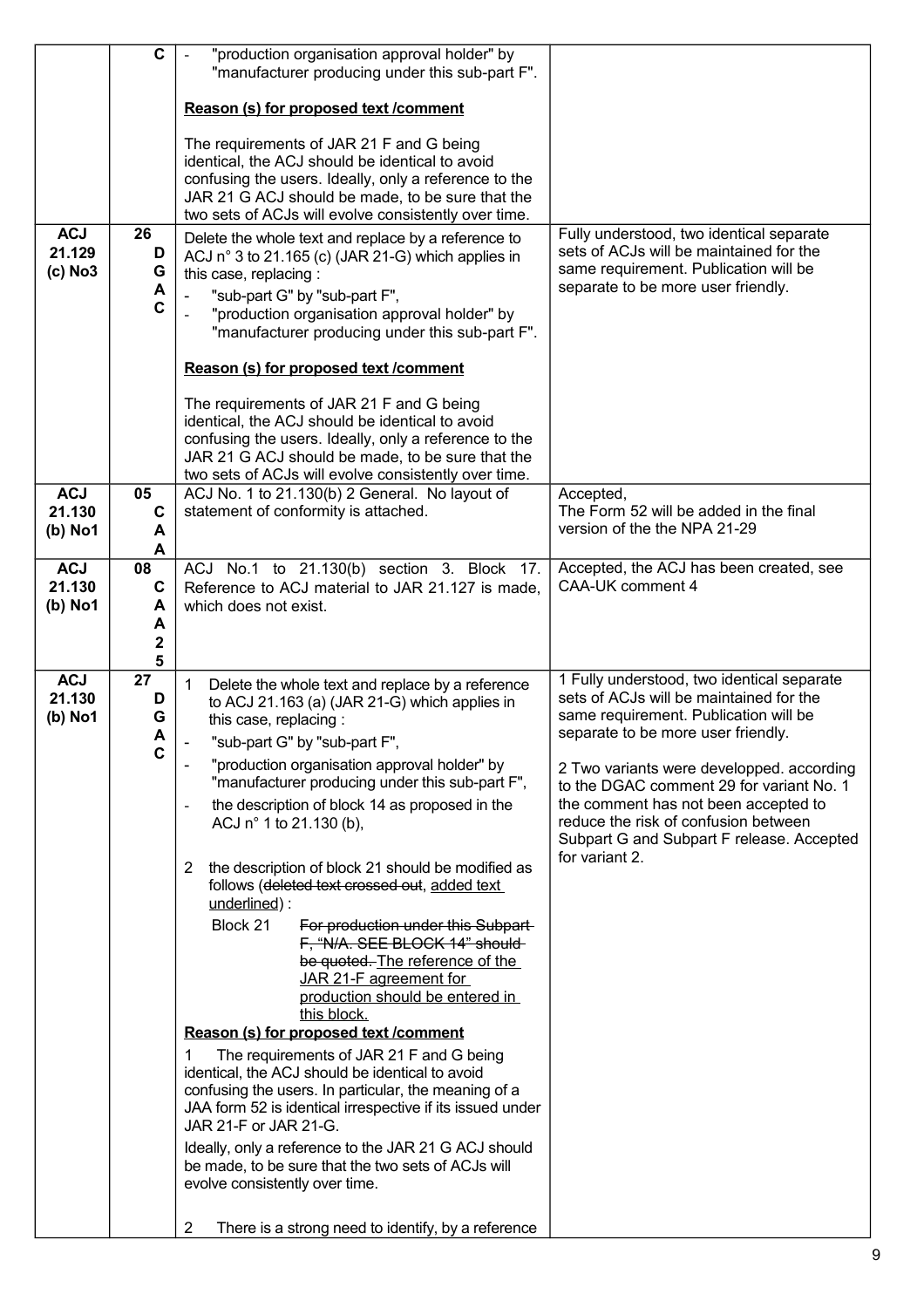|                      |                   | number, at national and JAA level after<br>standardisation, the holder of a letter of agreement of                                           |                                                                                          |
|----------------------|-------------------|----------------------------------------------------------------------------------------------------------------------------------------------|------------------------------------------------------------------------------------------|
|                      |                   | production. Such a referencing system should be<br>described in joint implementation procedures.<br>The holder of an agreement of production |                                                                                          |
|                      |                   | should be identified by its reference on the form<br>52 (Cf. comment on ACJ 21.125, proposed third                                           |                                                                                          |
|                      |                   | ACJ).                                                                                                                                        |                                                                                          |
| <b>ACJ</b><br>21.130 | 08<br>$\mathbf c$ | ACJ No.2 to 21.130(b) section 3. Block 4. Why is<br>the wording underlined, it seems unnecessary.                                            | Accepted, was editorial mistake. Underlining<br>will be cancelled                        |
| (b) No2              | A<br>A            | What emphasis is intended?                                                                                                                   |                                                                                          |
|                      | $\mathbf 2$<br>6  |                                                                                                                                              |                                                                                          |
| <b>ACJ</b>           | 08                | ACJ No.2 to 21.130(b) section 3. Block 14. Why is                                                                                            | Accepted, was editorial mistake. Underlining                                             |
| 21.130<br>(b) No2    | C<br>A            | the wording underlined, it seems unnecessary.<br>What emphasis is intended?                                                                  | will be cancelled                                                                        |
|                      | A                 |                                                                                                                                              |                                                                                          |
|                      | 2<br>7            |                                                                                                                                              |                                                                                          |
| <b>ACJ</b>           | 28                | 1<br>Delete the whole text and replace by a                                                                                                  | 1 Fully understood, two identical separate                                               |
| 21.130<br>(b) No2    | D<br>G            | reference to ACJ 21.163 (b) (JAR 21-G), as modified<br>by NPA 21-25 (common release certificate) which                                       | sets of ACJs will be maintained for the<br>same requirement. Publication will be         |
| <b>First</b>         | A                 | applies in this case, replacing:                                                                                                             | separate to be more user friendly.                                                       |
| set of<br>comme      | C                 | "sub-part G" by "sub-part F",                                                                                                                | 2 Two variants were developped according                                                 |
| nts                  |                   | "production organisation approval holder" by<br>$\overline{a}$<br>"manufacturer producing under this sub-part F",                            | to the DGAC comment 29 for variant No. 1<br>the comment has not been accepted to         |
|                      |                   | $\overline{2}$<br>the description of block 16 should be modified                                                                             | reduce the risk of confusion between                                                     |
|                      |                   | as follows (deleted text crossed out, added text<br>underlined):                                                                             | Subpart G and Subpart F release. Accepted<br>for variant 2.                              |
|                      |                   | Block 16<br>For manufacturing under this-                                                                                                    |                                                                                          |
|                      |                   | Subpart F, "N/A. SEE BLOCK 13"-<br>should be quoted. The reference                                                                           |                                                                                          |
|                      |                   | of the JAR 21-F agreement for                                                                                                                |                                                                                          |
|                      |                   | production should be entered in<br>this block.                                                                                               |                                                                                          |
|                      |                   | See second set of comments on this ACJ.                                                                                                      |                                                                                          |
|                      |                   | Reason (s) for proposed text /comment                                                                                                        |                                                                                          |
|                      |                   | The requirements of JAR 21 F and G being<br>1<br>identical, the ACJ should be identical to avoid                                             |                                                                                          |
|                      |                   | confusing the users. In particular, the meaning of a<br>JAA form 1 to the users is identical irrespective if its                             |                                                                                          |
|                      |                   | issued under JAR 21-F or JAR 21-G.                                                                                                           |                                                                                          |
|                      |                   | Ideally, only a reference to the JAR 21 G ACJ should                                                                                         |                                                                                          |
|                      |                   | be made, to be sure that the two sets of ACJs will<br>evolve consistently over time.                                                         |                                                                                          |
|                      |                   |                                                                                                                                              |                                                                                          |
|                      |                   | 2<br>There is a strong need to identify, by a reference<br>number, at national and JAA level after                                           |                                                                                          |
|                      |                   | standardisation, the holder of a letter of agreement of                                                                                      |                                                                                          |
|                      |                   | production. Such a referencing system should be<br>described in joint implementation procedures.                                             |                                                                                          |
|                      |                   | The holder of an agreement of production should be                                                                                           |                                                                                          |
|                      |                   | identified by its reference on the form 1 (Cf.<br>comment on ACJ 21.125, proposed third ACJ).                                                |                                                                                          |
| <b>ACJ</b>           | 06                | ACJ No.2 to 21.130(b) Block 21 Note 1. This                                                                                                  | CAA Reference wrong, comment not                                                         |
| 21.130               | C<br>A            | paragraph contradicts the statement in Block 14.                                                                                             | understood                                                                               |
| (b) No2<br>Note 1    | A                 |                                                                                                                                              |                                                                                          |
| <b>ACJ</b>           | 29                | In addition to the first set of comments :                                                                                                   | Understood, a proposal will be prepared as                                               |
| 21.130<br>(b) No2    | D<br>G            | Add statement of conformity by manufacturer in<br>1-                                                                                         | variant 2, submitted to the JAA legal advisor<br>before submission to the CST before any |
|                      |                   | block 13:                                                                                                                                    | further NPA action.                                                                      |